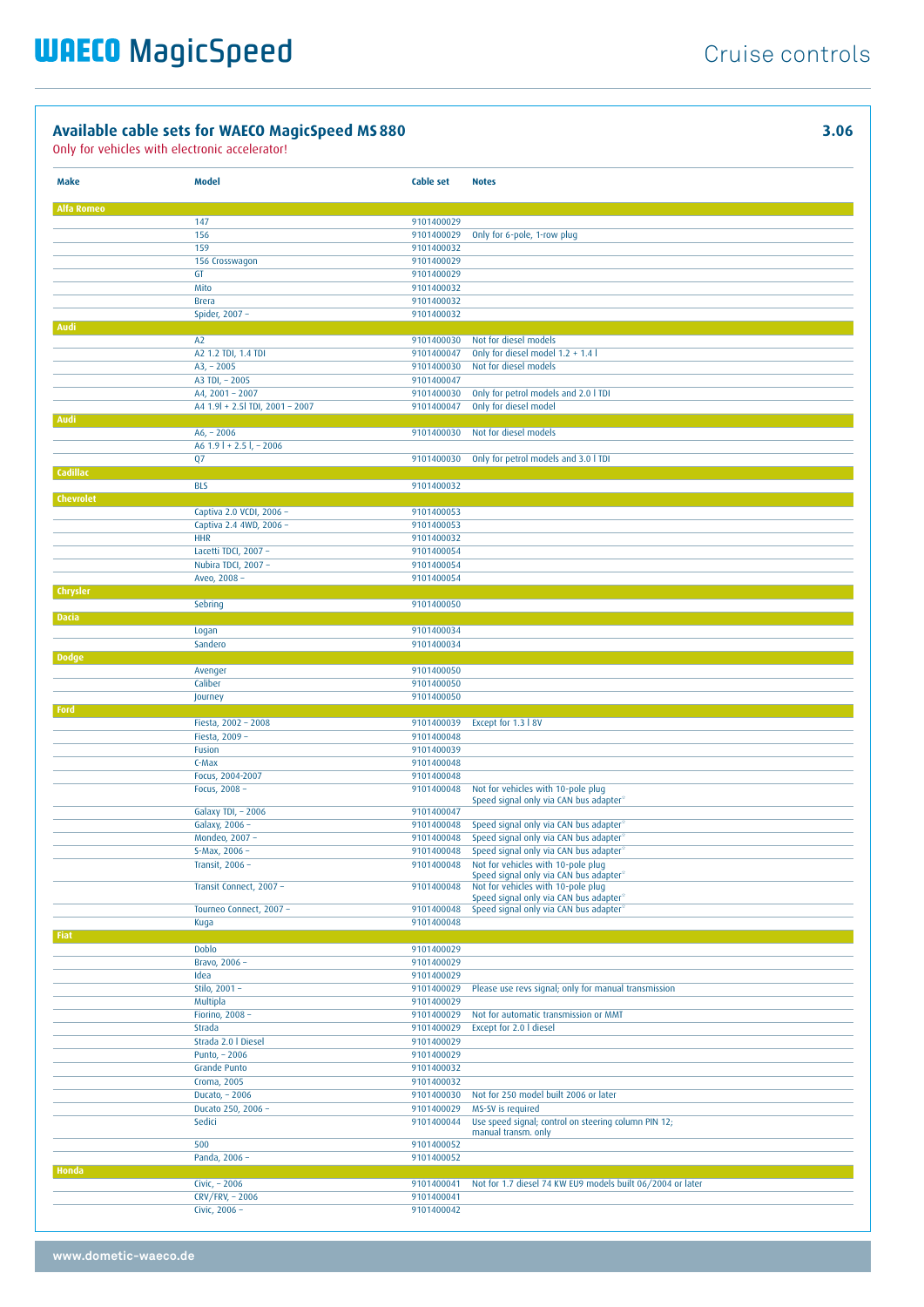| Make                 | Model                                | <b>Cable set</b>         | <b>Notes</b>                                                      |
|----------------------|--------------------------------------|--------------------------|-------------------------------------------------------------------|
|                      |                                      |                          |                                                                   |
| Honda                | Civic Hybrid                         | 9101400042               |                                                                   |
|                      | Accord, 2006 - 2008                  | 9101400041               |                                                                   |
|                      | Accord, 2008 -                       | 9101400042               |                                                                   |
|                      | CRV, 2007 -                          | 9101400042               | 2.0, 2.4, 2.2 Ctdi                                                |
| Hyundai              |                                      |                          |                                                                   |
|                      | Elantra                              | 9101400038               | Only for diesel models                                            |
|                      | Getz 1.5 dCi, - 2007<br>Getz, 2008 - | 9101400038<br>9101400054 | Only for diesel models                                            |
|                      | Tucson                               | 9101400038               |                                                                   |
|                      | Santa-Fe, - 2005                     | 9101400038               |                                                                   |
|                      | Santa-Fe, 2006 -                     | 9101400051               |                                                                   |
|                      | Matrix, - 2007                       | 9101400038               |                                                                   |
|                      | Matrix, 2008 -                       | 9101400029               | Only for CRDi                                                     |
|                      | Terracan 2.9 CRDI                    | 9101400038               | For vehicles with 2-row 2x3-PIN plug                              |
|                      | Terracan 2.9 CRDI<br>Accent, 2006 -  | 9101400029<br>9101400029 | For vehicles with 1-row 6-PIN plug<br>Only for diesel models      |
|                      | Trajet                               | 9101400038               | Only for vehicles with 2-row 2x3-PIN plug, only for diesel models |
|                      | Trajet                               | 9101400029               | Only for vehicles with 1-row 6-PIN plug, only for diesel models   |
|                      | <b>H1 2.5 CRDI</b>                   | 9101400038               | For vehicles with 2-row 2x3-PIN plug                              |
|                      | <b>H1 2.5 CRDI</b>                   | 9101400029               | For vehicles with 1-row 6-PIN plug                                |
|                      | <b>H200 CRDI</b>                     | 9101400029               |                                                                   |
|                      | H300/Satellite                       | 9101400029               | For vehicles with 1-row 6-PIN plug                                |
|                      | 120<br>130                           | 9101400054<br>9101400029 | Only for diesel models<br>Only for diesel models                  |
|                      | Grandeur                             | 9101400051               |                                                                   |
|                      | Sonata 2.0 CRDI                      | 9101400051               |                                                                   |
|                      | Sonata 2.4                           | 9101400051               |                                                                   |
| Iveco                |                                      |                          |                                                                   |
|                      | Turbo Daily, 2006                    | 9101400029               |                                                                   |
| <b>Jeep</b>          | Compass, 2007 -                      | 9101400050               |                                                                   |
|                      | Patriot                              | 9101400050               |                                                                   |
| Kia                  |                                      |                          |                                                                   |
|                      | Cerato                               | 9101400029               |                                                                   |
|                      | Ceed, 2006 -                         | 9101400029               | Only 1.6 CRDI VGT - Only for diesel models                        |
|                      | Rio, - 2007                          | 9101400029               | 1.5 Diesel                                                        |
|                      | Rio, 2007 -<br>Sportage              | 9101400038<br>9101400029 | Only for diesel models                                            |
|                      | Sorento, 2006 -                      | 9101400029               | Only for 2.5 CRDI VGT motor                                       |
|                      | Sorento, - 2005                      | 9101400038               |                                                                   |
|                      | Carnival 2.9 CRDI, - 2005            | 9101400038               |                                                                   |
|                      | Carnival 2.9 CRDI, - 2005            | 9101400029               |                                                                   |
|                      | Carnival, 2006 -                     | 9101400038               |                                                                   |
|                      | Carnival, 2006 -<br>Carens, - 2005   | 9101400038<br>9101400038 | Only for diesel models                                            |
|                      | Carens, 2006 -                       | 9101400051               | Only for diesel models                                            |
|                      | Magentis 2006 -                      | 9101400051               |                                                                   |
|                      | Picanto - 2007                       | 9101400038               | Only for diesel models                                            |
|                      | Picanto 2008 -                       | 9101400029               | Only for diesel models                                            |
|                      | Soul                                 |                          | 9101400054 Only for CRDI                                          |
| Lancia               | Mussa                                | 9101400029               |                                                                   |
|                      | Lybra 1.9 JTD                        | 9101400029               |                                                                   |
|                      | Ypsilon, 2006 -                      | 9101400052               |                                                                   |
|                      | Delta, 2008 -                        | 9101400029               |                                                                   |
| LDV                  |                                      |                          |                                                                   |
| <b>Land Rover</b>    | Maxus                                | 9101400030               |                                                                   |
|                      | Freelander Td-4                      | 9101400039               |                                                                   |
|                      | Freelander, 2 2007 -                 | 9101400048               |                                                                   |
| Mahindra             |                                      |                          |                                                                   |
|                      | Scorpio (GOA)                        | 9101400029               |                                                                   |
| Mazda                | $2, -2007$                           | 9101400039               |                                                                   |
|                      | $2, 2007 -$                          | 9101400049               | Only for petrol models                                            |
|                      | $2, 2008 -$                          | 9101400048               | Only for diesel models                                            |
|                      | 3 CITD, MPS, 2.0 petrol model        | 9101400048               |                                                                   |
|                      | $6, -2007$                           | 9101400055               |                                                                   |
|                      | MX5, 2006 -                          | 9101400055               |                                                                   |
|                      | RX8<br>CX7                           | 9101400055<br>9101400049 |                                                                   |
| <b>Mercedes Benz</b> |                                      |                          |                                                                   |
|                      | C-Class, 2007                        | 9101400056               |                                                                   |
|                      | Sprinter, 2006 -                     | 9101400056               |                                                                   |
|                      | Viano                                | 9101400056               |                                                                   |
|                      | Vito, 2006 -                         | 9101400056               | Only for 2.5 I diesel                                             |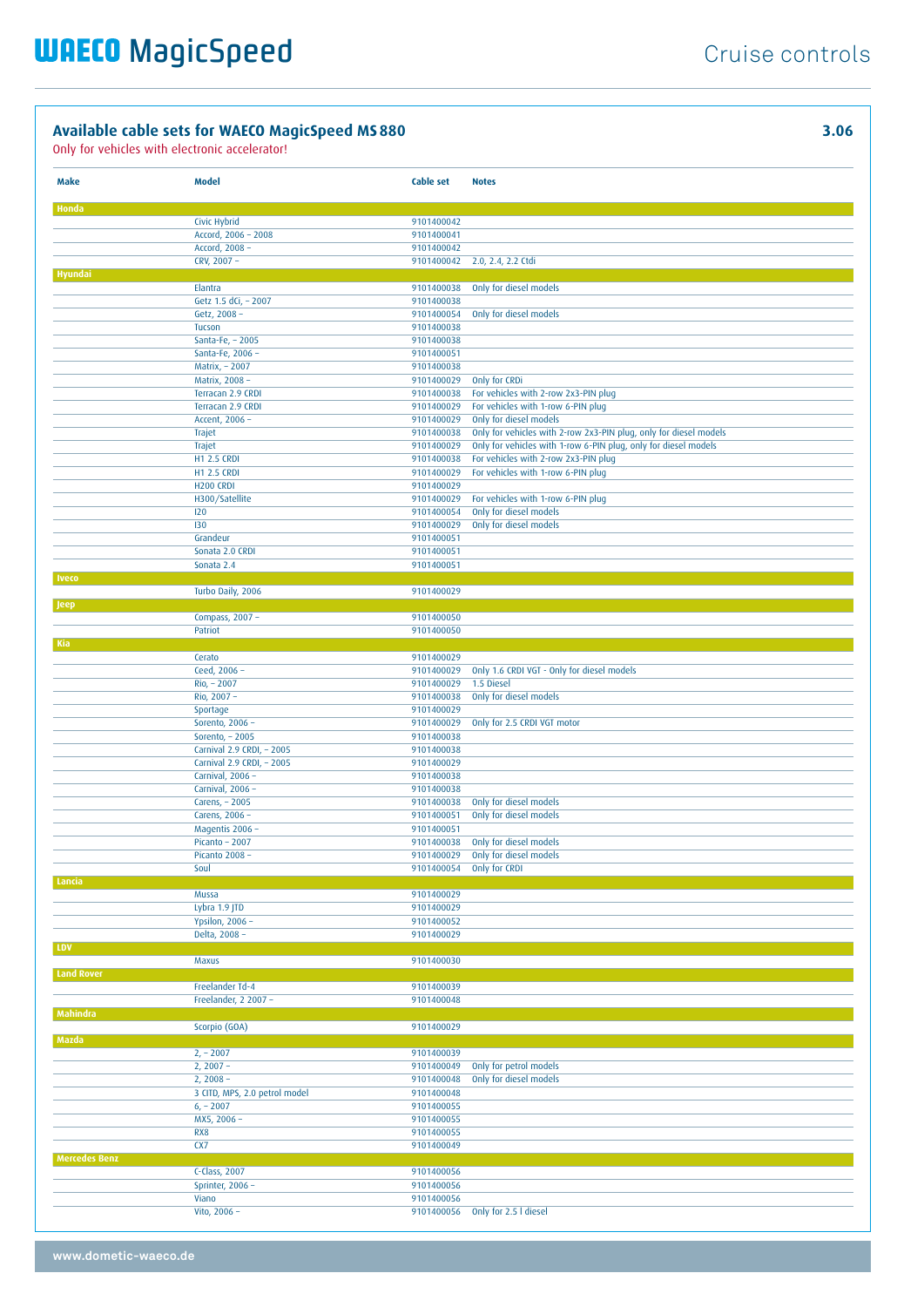| Make          | <b>Model</b>                                   | <b>Cable set</b>         | <b>Notes</b>                                                                                                       |
|---------------|------------------------------------------------|--------------------------|--------------------------------------------------------------------------------------------------------------------|
|               |                                                |                          |                                                                                                                    |
| Mitsubishi    | Colt, 2005                                     | 9101400032               |                                                                                                                    |
|               | L200, 2006                                     | 9101400046               |                                                                                                                    |
|               | Pajero, 2006 -                                 | 9101400046               |                                                                                                                    |
|               | Lancer, 2008 -                                 | 9101400050               |                                                                                                                    |
|               | Outlander, 2007                                | 9101400050               |                                                                                                                    |
|               | Shogun, 2006 -                                 | 9101400046               |                                                                                                                    |
|               | Space Star                                     | 9101400034               |                                                                                                                    |
| <b>Nissan</b> | Micra, - 2004                                  | 9101400032               |                                                                                                                    |
|               | <b>Note</b>                                    | 9101400043               |                                                                                                                    |
|               | Note 1.5 dCI                                   | 9101400043               |                                                                                                                    |
|               | Micra, 2003-                                   | 9101400043               | Not for 1.5 dCi                                                                                                    |
|               | Micra, 2003 -; 1.5 dCi                         | 9101400043               |                                                                                                                    |
|               | Cabstar F24, 2007 -<br>Cube                    | 9101400043<br>9101400043 |                                                                                                                    |
|               | Tida                                           | 9101400043               |                                                                                                                    |
|               | Almera                                         | 9101400032               | Only for vehicles with 6-pole plug - not for 1.5 dCi                                                               |
|               | Almera Tino                                    | 9101400032               | Only for vehicles with 6-pole plug                                                                                 |
|               | Primera                                        | 9101400032               | Model P12 and successors with 6-pole plug                                                                          |
|               | Pathfinder                                     | 9101400032               |                                                                                                                    |
|               | Patrol, 2007 -                                 | 9101400043               | Patrol Y61 Z.D 3.0 Euro4 Common Rail                                                                               |
|               | Navara (King Cab)<br><b>NP300</b>              | 9101400032<br>9101400032 | D40 only - not for 2.5 diesel                                                                                      |
|               | X-Trail, - 2007                                | 9101400033               | Only for vehicles with 6-pole plug                                                                                 |
|               | X-Trail, 2007 -                                | 9101400043               |                                                                                                                    |
|               | Primastar                                      | 9101400034               |                                                                                                                    |
|               | Kubistar                                       | 9101400034               |                                                                                                                    |
|               | Kubistar 1.5 CDI                               | 9101400034               |                                                                                                                    |
|               | Interstar<br>QashQai, 2007 -                   | 9101400034<br>9101400043 |                                                                                                                    |
|               | 350Z                                           | 9101400033               |                                                                                                                    |
| <b>Opel</b>   |                                                |                          |                                                                                                                    |
|               | Vivaro, - 2005                                 | 9101400034               |                                                                                                                    |
|               | Vivaro, 2006 -<br>Movano                       | 9101400034<br>9101400034 |                                                                                                                    |
|               | Combo, 2006 -                                  | 9101400032               | Only for engine codes starting with Z and ending with X                                                            |
|               | Agila, 2003 - 2007                             | 9101400032               | Only for engine codes starting with Z and ending with X                                                            |
|               | Agila, 2008 -                                  | 9101400044               | Only for engine codes starting with Z and ending with X                                                            |
|               | Tigra Twin Top                                 | 9101400032               | Only for engine codes starting with Z and ending with X                                                            |
|               | Corsa $C + D$<br>Meriva                        | 9101400032<br>9101400032 | Only for engine codes starting with Z and ending with X<br>Only for engine codes starting with Z and ending with X |
|               | Astra $G + H$                                  | 9101400032               | Only for engine codes starting with Z and ending with X                                                            |
|               | Zafira                                         | 9101400032               | Only for engine codes starting with Z and ending with X                                                            |
|               | Vectra                                         | 9101400032               | Only for engine codes starting with Z and ending with X                                                            |
|               | Antara                                         | 9101400053               |                                                                                                                    |
| Porsche       | Tour                                           | 9101400032               |                                                                                                                    |
|               | Cayenne                                        | 9101400030               |                                                                                                                    |
|               | 911 Mod. 997                                   | 9101400030               |                                                                                                                    |
| Renault       |                                                |                          |                                                                                                                    |
|               | Laguna, 2001 - 2005                            | 9101400034               |                                                                                                                    |
|               | Laguna, 2006 -<br>Laguna, 2008 -               | 9101400043<br>9101400043 |                                                                                                                    |
|               | Kangoo, 2003 - 2008                            | 9101400034               |                                                                                                                    |
|               | Kangoo 1.5 dCl, 2003 - 2008                    | 9101400034               |                                                                                                                    |
|               | Kangoo 1.5 dCl, 2008 -                         | 9101400043               |                                                                                                                    |
|               | Koleos<br>Trafic                               | 9101400043<br>9101400034 |                                                                                                                    |
|               | Twingo 1.2 16V engine code D4F, 2003 - 09/2007 | 9101400034               |                                                                                                                    |
|               | Twingo, 2007 -                                 | 9101400043               |                                                                                                                    |
|               | Avantime                                       | 9101400034               |                                                                                                                    |
|               | Master                                         | 9101400034               |                                                                                                                    |
|               | Modus<br>Modus 1.5 dCI                         | 9101400043<br>9101400043 |                                                                                                                    |
|               | Clio II                                        | 9101400034               |                                                                                                                    |
|               | Clio III, 2006 -                               | 9101400043               |                                                                                                                    |
|               | Clio II 1.5 dCI                                | 9101400043               |                                                                                                                    |
|               | Clio III 1.5 dCi 105 PS                        | 9101400043               |                                                                                                                    |
|               | Laguna, 2001 - 2005 -                          | 9101400034               |                                                                                                                    |
|               | Espace<br>Mégane, 2003 -                       | 9101400034<br>9101400043 |                                                                                                                    |
|               | Mégane, 2005 -                                 | 9101400043               | Only for manual transmission                                                                                       |
|               | Mégane 1.5 dCI, 2005 -                         | 9101400043               | Only for manual transmission                                                                                       |
|               | Mégane 1,5 dCi 105PS                           | 9101400043               |                                                                                                                    |
|               | Scenic, 2005 -                                 | 9101400043               |                                                                                                                    |
|               | Scenic 1.5 dCI                                 | 9101400043               |                                                                                                                    |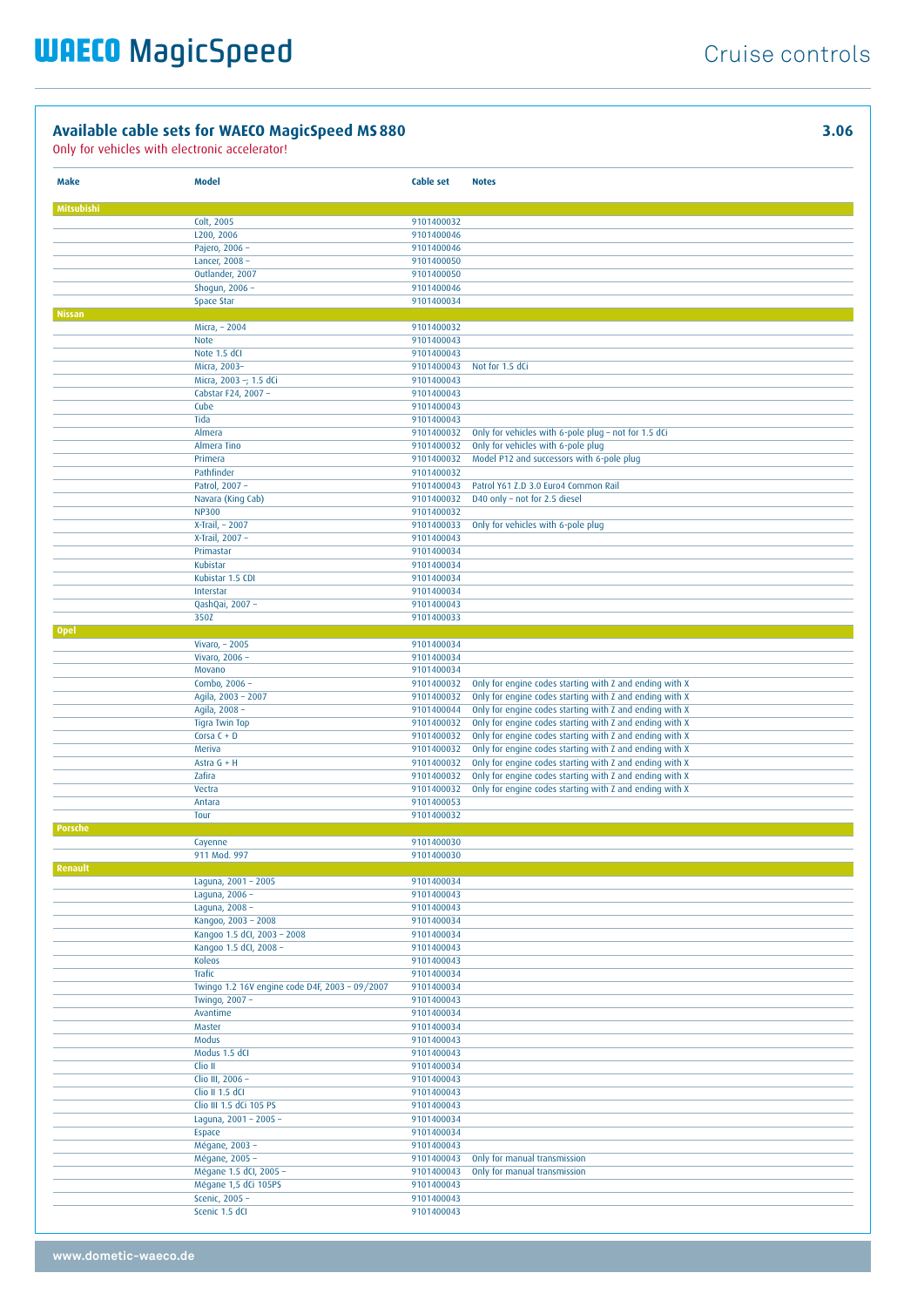| Make              | Model                                                | <b>Cable set</b>         | <b>Notes</b>                                                                           |
|-------------------|------------------------------------------------------|--------------------------|----------------------------------------------------------------------------------------|
| <b>Renault</b>    |                                                      |                          |                                                                                        |
|                   | Scenic 1.5 dCi 105 PS                                | 9101400043               |                                                                                        |
| Saab              | <b>Vel Satis</b>                                     | 9101400034               |                                                                                        |
|                   | $9 - 3$ , 2002 -                                     | 9101400032               |                                                                                        |
| <b>Seat</b>       |                                                      |                          |                                                                                        |
|                   | Cordoba                                              | 9101400030               | Not for diesel engines                                                                 |
|                   | Cordoba 1.4 + 1.9 TDI<br>Ibiza, 2002 -               | 9101400047<br>9101400030 | Only for 1.4 + 1.9 TDI<br>Not for diesel engines                                       |
|                   | Ibiza, 2002 - 1.4 + 1.9 TDI                          | 9101400047               | Only for $1.4 + 1.9$ TDI                                                               |
|                   | Ibiza, 2008 -                                        | 9101400030               | Only for petrol models                                                                 |
| <b>Seat</b>       | Leon, - 2006                                         | 9101400030               | Not for diesel engines                                                                 |
|                   | Leon, - 2006 1.9 TDI                                 | 9101400047               | Only for 1.9 TDI                                                                       |
|                   | Alhambra                                             | 9101400030               | Not for diesel engines                                                                 |
|                   | Alhambra 1.9 TDI                                     | 9101400047               | Only for 1.9 TDI                                                                       |
|                   | Arosa, 2002-2004                                     | 9101400030               | Not for diesel engines                                                                 |
|                   | Arosa 1.4 TDI, 2002-2004<br>Toledo, - 2004           | 9101400047<br>9101400030 | Only for 1.9 TDI<br>Not for diesel engines                                             |
|                   | Toledo 1.9   TDI, - 2004                             | 9101400047               |                                                                                        |
| Skoda             |                                                      |                          |                                                                                        |
|                   | Fabia, 2000-2006                                     | 9101400030               | Not for diesel engines                                                                 |
|                   | Fabia 1.4 + 1.9 TDI, 2000-2006<br>Fabia, 2006 -      | 9101400047<br>9101400030 | Only for $1.4 + 1.9$ TDI<br>Not for diesel engines                                     |
|                   | Fabia 1.4 TDI, 1.9 TDI, 2006 -                       | 9101400047               |                                                                                        |
|                   | Octavia, - 2004                                      | 9101400030               | Not for diesel engines                                                                 |
|                   | Octavia 1.9 TDI, - 2004                              | 9101400047               | Only for 1.9 TDI                                                                       |
|                   | Roomster<br>Roomster 1.4 + 1.9 TDI                   | 9101400030<br>9101400047 | Not for diesel engines<br>Only for 1.4 + 1.9 TDI                                       |
| <b>Smart</b>      |                                                      |                          |                                                                                        |
|                   | Forfour                                              | 9101400032               | Only for 1.0 I engine                                                                  |
|                   | ForTwo, 2007 -                                       | 9101400056               |                                                                                        |
| Suzuki            | Ignis 1.3 diesel                                     | 9101400032               | Only for engine code Z13DT                                                             |
|                   | Wagon R diesel                                       | 9101400032               | Only for engine code Z13DT                                                             |
|                   | New Swift 1.3 diesel                                 | 9101400044               | Only for 1.3l diesel                                                                   |
|                   | New Swift diesel, 2008 -                             | 9101400044               | Only for 1.3I diesel                                                                   |
|                   | New Swift Benziner, 2008 -<br><b>New Swift SPORT</b> | 9101400044<br>9101400037 | Only for manual transmission, also for vehicles built in 2008 or later                 |
|                   | SX4                                                  | 9101400044               | Use speed signal; control on steer. column PIN 12;                                     |
|                   | Splash                                               | 9101400044               | manual transm. only                                                                    |
|                   | Grand Vitara, 2006 -                                 | 9101400044               |                                                                                        |
| <b>Ssang Yong</b> |                                                      |                          |                                                                                        |
|                   | Rexon 270, - 2006<br>Rexon, 2006 -                   | 9101400035<br>9101400035 | Only for 1-row 6-PIN plug, not for EURO 4<br>Only for 1-row 6-PIN plug, not for EURO 4 |
|                   | Rodius 270, - 2006                                   | 9101400035               | Only for 1-row 6-PIN plug, not for EURO 4                                              |
|                   | Kyron M200Xdi                                        | 9101400035               | Only for 1-row 6-PIN plug, not for EURO 4                                              |
|                   | Actyon A230                                          | 9101400035               | Only for 1-row 6-PIN plug                                                              |
| <b>Toyota</b>     |                                                      |                          |                                                                                        |
|                   | Corolla, - 2007<br>Corolla, 2007 -                   | 9101400036<br>9101400045 |                                                                                        |
|                   | Corolla Verso                                        | 9101400036               |                                                                                        |
|                   | Avensis                                              | 9101400036               |                                                                                        |
|                   | <b>Avensis Verso</b><br>Camry                        | 9101400036<br>9101400036 |                                                                                        |
|                   | RAV 4, - 2006                                        | 9101400036               |                                                                                        |
|                   | RAV 4, 2006 -                                        | 9101400045               |                                                                                        |
|                   | Hi-Ace                                               | 9101400036               |                                                                                        |
|                   | $Hi-Lux, -2005$<br>Hi-Lux, 2005 -                    | 9101400036<br>9101400037 |                                                                                        |
|                   | IQ 1.4 D4D                                           | 9101400045               |                                                                                        |
|                   | Sienna, 2003 -                                       | 9101400037               |                                                                                        |
|                   | Raider                                               | 9101400037               |                                                                                        |
|                   | Prius, 2005 -<br>Previa, 2000 -                      | 9101400037<br>9101400036 |                                                                                        |
|                   | Hi-Lux, 2005 -                                       | 9101400037               |                                                                                        |
|                   | Yaris D4D, - 2006                                    | 9101400045               | Except for 1.0l MM                                                                     |
|                   | Yaris, 2006 -                                        | 9101400045               | Except for 1.0l MM                                                                     |
|                   | <b>Auris, 2007</b><br>Land Cruiser 90                | 9101400045<br>9101400036 |                                                                                        |
|                   | Land Cruiser 100, 2005 -                             | 9101400037               | Only for 4.2l TD                                                                       |
|                   | Land Cruiser 120, 2003 -                             | 9101400037               | Only for 3.0l D4D                                                                      |
|                   | Land Cruiser Prado, 2005 -                           | 9101400037               | Only for 3.0l D4D                                                                      |